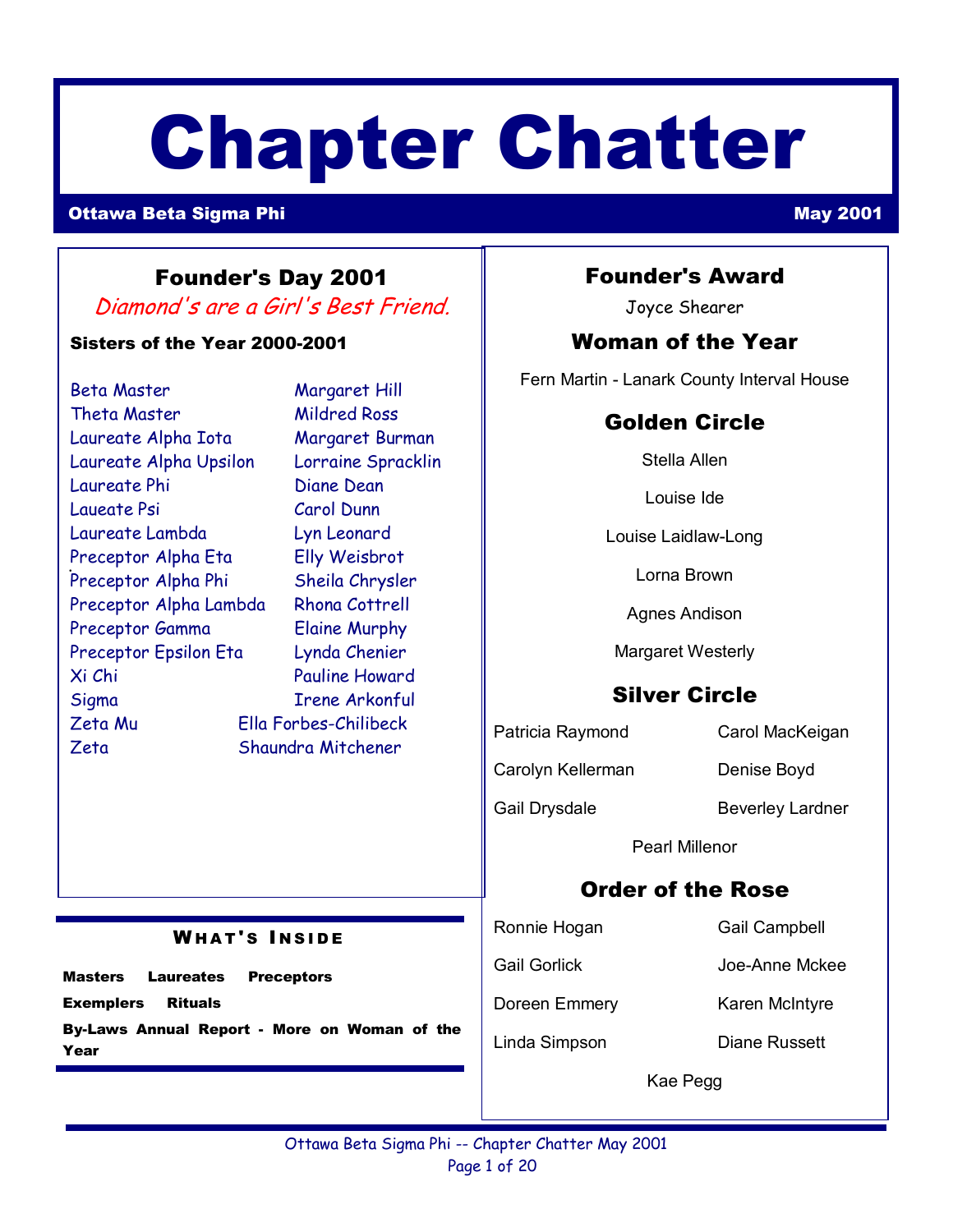## Preceptor Delta Epsilon

The year 2000-2001 has been an especially busy, rewarding and fun year for Preceptor Delta Epsilon - formerly Xi Epsilon Kappa!

Beginning Day was a wonderful potluck dinner and the sharing of summer times.

Since that great start we enjoyed our annual vacation auction, movie nights, junk action, a special afternoon tea social for previous members of our new charter "Preceptor Delta Epsilon", Christmas Party, rituals and a winter wonderland sleigh ride potluck.

This year will wind up with our annual tea for the residents of Laurier Manor nursing home, Founder's Day and our Chapter Birthday Party.

Best wishes to all our sisters for a safe and "warm" summer.

> Submitted by Recording Secretary - Sheila Tessier

## Laureate Alpha Upsilon

LAU members have been very active this year both personally and chapter wise. We have supported all city council functions with attendance at Fall Dinner, Pref Tea and Founder's Day. In addition, many members enjoyed the Ottawa Hospital Foundation's "thank you" night - a great start to the Christmas season! We also held our own mixed fall dinner; a mixed cocktail party and our members Christmas Dinner where annual traditions of LAU are followed. We were happy to entertain members of Preceptor Gamma on March 12 at an "Irish Evening".

We continue to support many local organizations with donations to Harmony House, CNIB, Inner City Ministries, and the Ottawa Food Bank. We supported a family at Christmas with dinner, gifts and extra groceries. Members also sold daffodils for the Cancer Society at local supermarkets.

Many sisters visited spots all over the world including South Africa, British Isles, all parts of Canada and Florida of course! Liz Wilson just returned from alengthy stay in Mexico and we were entertained at meetings with her informative and funny e-mails.

President Wendy Russell and Donna Manery both retired in the past year and Lise Malouin retired on March 3oth - Happy Retirement to them all.

Bobbie Mattock's was a beautiful "Mother of theGroom" at her son's wedding here in September.

Many members are looking forward to spring? When golf will resume and others will be planning their vacations.

Best Wishes to all Ottawa Chapters for a healthy, happy summer from Laureate Alpha Upsilon.

#### REGAL

By using this number -- **9156918** -- you can receive a 45% discount on your Regal orders making this a fantastic Ways and Means project for your Chapter.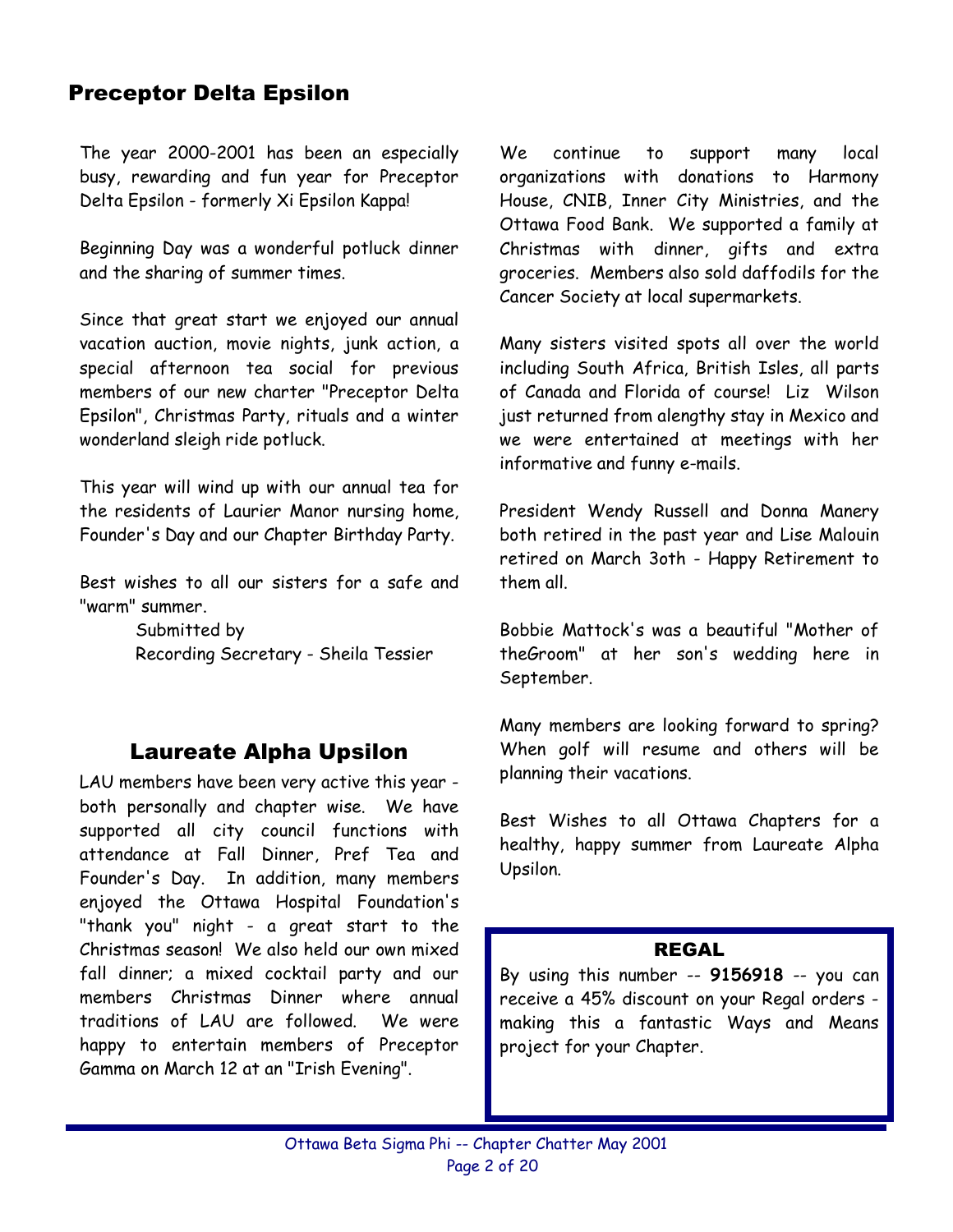## Theta Master 261

## Annual Report 2000-2001

This Chapter has eleven members and one honorary member. We meet the second and fourth Monday of each month except January and February when we meet once per month.

#### **Socials**

Our closing luncheon was held at the International Restaurant Algonquin College. On September 11, 2000 we held a beginning day luncheon and on December 11, 200 our Christmas luncheon was held at the Redwoods Retirement Home.

#### **City Council Functions**

We attended both the Fall Dinner and the Founder's Day Dinner and we supported the Craft Sale - one member had a table of knitted items and Needlepoint pictures.

#### **Service / Culture**

During the year, the Chapter made donations to the May Court Hospice, the Salvation Army, Harmony House, and the Shepherd's of Good Hope. Profits from the sale of Regal products help to fund these charitable projects.

We have several members who volunteer at local institutions, also several who belong to the Food for Thought luncheon club and regularly attend performances at the Ottawa Little Theatre, the National Arts Centre and Centrepointe Theatre. Many of our members travel extensively.

#### **Programs**

A wide variety of programs were enjoyed by our members. The close Friendship of the chapter members is of great value to each of us.

## Alpha Theta Master Annual Report 2000-2001

Alpha Theta Master Chapter started off the year by meeting at the Green Valley Restaurant for lunch. Our second meeting was another luncheon - this time we were invited by Beta master Chapter to join them at the Britannia Yacht Club at which time the guest of honour was Mary Cook. These were two very enjoyable events.

At our October 25<sup>th</sup> meeting Loran Brown was presented with the Silver Circle Certificate and Pin.

Our Ways and Means main project for the year was the raffling off of "the basket" at the last meeting of each month. The winner had to replace the "prize" with something else and bring the basket back to be raffled off the next month.

Our Christmas party took place at Algonquin Restaurant, with most members present. We went back to Lois McMonagle's home to exchange Secret Pal gifts.

St. Patrick's Day was celebrated at the home of Lois McMonagle. Her delicious luncheon carried the "green" theme throughout, and her program, of course, included Irish stories and a word came in which Irish words had to be found from a list of scrambled letters - Lots of Fun!

We donate annually to the Canadian Guide Dogs for the Blind, and save used postage stamps, which Jean Munro collects for this organization.

Golden Circle Pins will be presented to Eileen Davis, Lois Donovan, Lorna Brown, Margaret Holland and Betty Tweed later this year. Submitted by Lorna Brown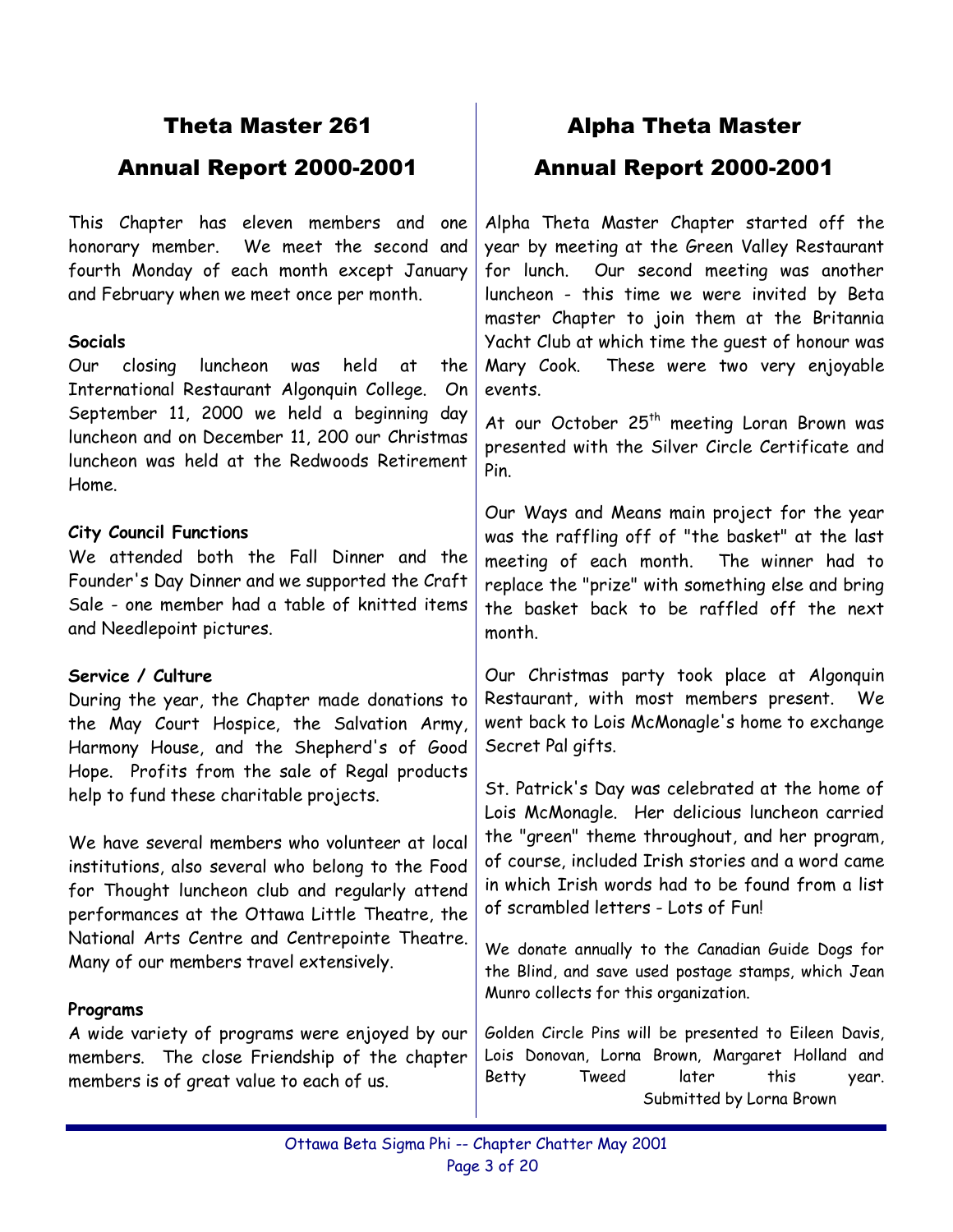## Alpha Theta Master

#### Chapter Chatter

(this report should have been included in the December Chapter Chatter)

After a busy summer, Alpha Theta master members are back and very enthusiastic about the coming year. Our opening lunch was held at the Green Valley Restaurant with eleven members attending.

Later in September, we joined Beta Master Chapter to entertain honorary member Mary Cook for lunch at the Britannia Yacht Club.

Lorna Brown received her Silver Circle in October. Margaret Holland, our service representative delivers our contributions to the Geriatric Unit of the Ottawa Hospital - Civic Campus.

Our busy volunteer and City Council Representative, Betty Tweed, helps out with the Manotick Seniors and Miller's Oven.

Jean Munro, our contact with Seeing Eye Dogs for the Blind, delivers our stamp donations for their use.

Stella Allen, caretaker of our Chapter scrapbook, keeps our news up to date.

Several of our members traveled during the summer and early fall. Agnes Andison to London Ontario; Barbara Stroulger to the Maritimes; Margaret Westerby to Halifax to see the tall ships, to Prince Edward Island and also New York City; Betty Kostachuk to Montreal, London and Niagara Falls; Katie Seymour to Stratford, Point Pelee and Barrie to attend a family wedding; Margaret Holland to Montreal, Dorothy Hoey to Peterborough, Kingston, Brantford and

Northumberland for a birthday celebration; Lois Donovan, Margaret Westerby, Margaret Holland and Joan Smiley (Beta Master) attended a performance at the Gananoque Playhouse in July

Several members attended when Eileen Davis and her husband celebrated their  $50<sup>th</sup>$  wedding anniversary in July at an Open House during their son's visit with his family, from Australia.

Lois McMonagle was busy with wedding plans for her daughter Carolyn's marriage on September  $16^{th}$ 

In May, Betty Kostashuk celebrated her 80<sup>th</sup> birthday at a party with family and friends.

Jean Munro and Agnes Andison are recovering from bad falls and Katie Seymour from recent surgery. We wish them better health quite soon.

## Beta Master

Kay Roth and her husband Mick spent two months in Panama City, Florida soaking up the sun.

Lynn Paul visited relatives in Virginia before heading to St. Petersburg, Florida for a month, with members of her family. She is off to Vancouver in June.

Jean Tweedale is doing well after her hip operation an dwill be attending the  $54^{\text{th}}$  nurses graduation in Jasper in May.

Louise Long received her Golden Circle Ritual at Founder' s Day.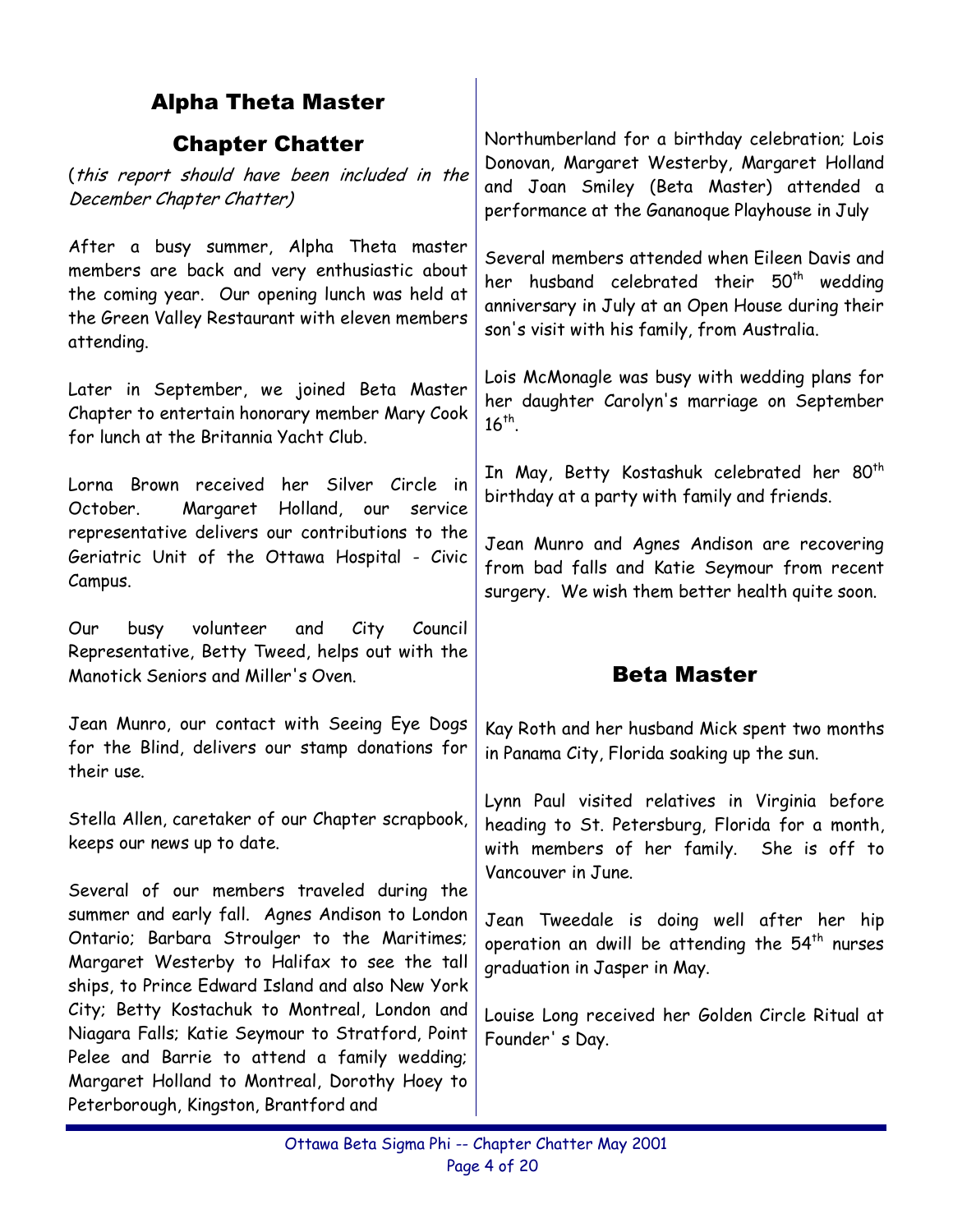## Laureate Psi Chapter

Donna and Cliff Oldridge became the proud Grandparents of twins, a boy and a girl. They all stayed at Donna's for a couple of months. "Tory" attended our meeting, swinging in her rocker. We are losing a sister, Nanc Ekiert, who with her husband Leon, is moving to Vermont in April. She is a wonderful new addition to Sorority and we are going to miss her. We have a celebrity in our chapter. Sheila Currie Alder and the support group that she started for those with Fibromyalgia was written about in Chatelaine. Carol Dunn and Shirley Westeinde (in Alpha Epsilon Master Chapter) were two of the 100 Nepean Citizens honoured and recorded in the historical book, Nepean

2000 Medal Recipients - Biographies.

Submitted by Carol Dunn

## By-Laws Committee Report City Council Annual Meeting

#### May 2001

Amended By-Laws were presented to the membership and were adopted by a per member vote.

A proposal for changes to the Election and Annual Meeting procedures was made at the February City Council meeting. The membership agreed to try it this year without making the necessary changes to the By-Laws. We will review the process in the fall for possible modifications before amending the By-Laws.

The By-Laws Committee amended the City Council Manual to reflect the By-Laws and current operating procedures. The revised edition will be given to the incoming Council.

Respectfully submitted

Wendy Russell Chair

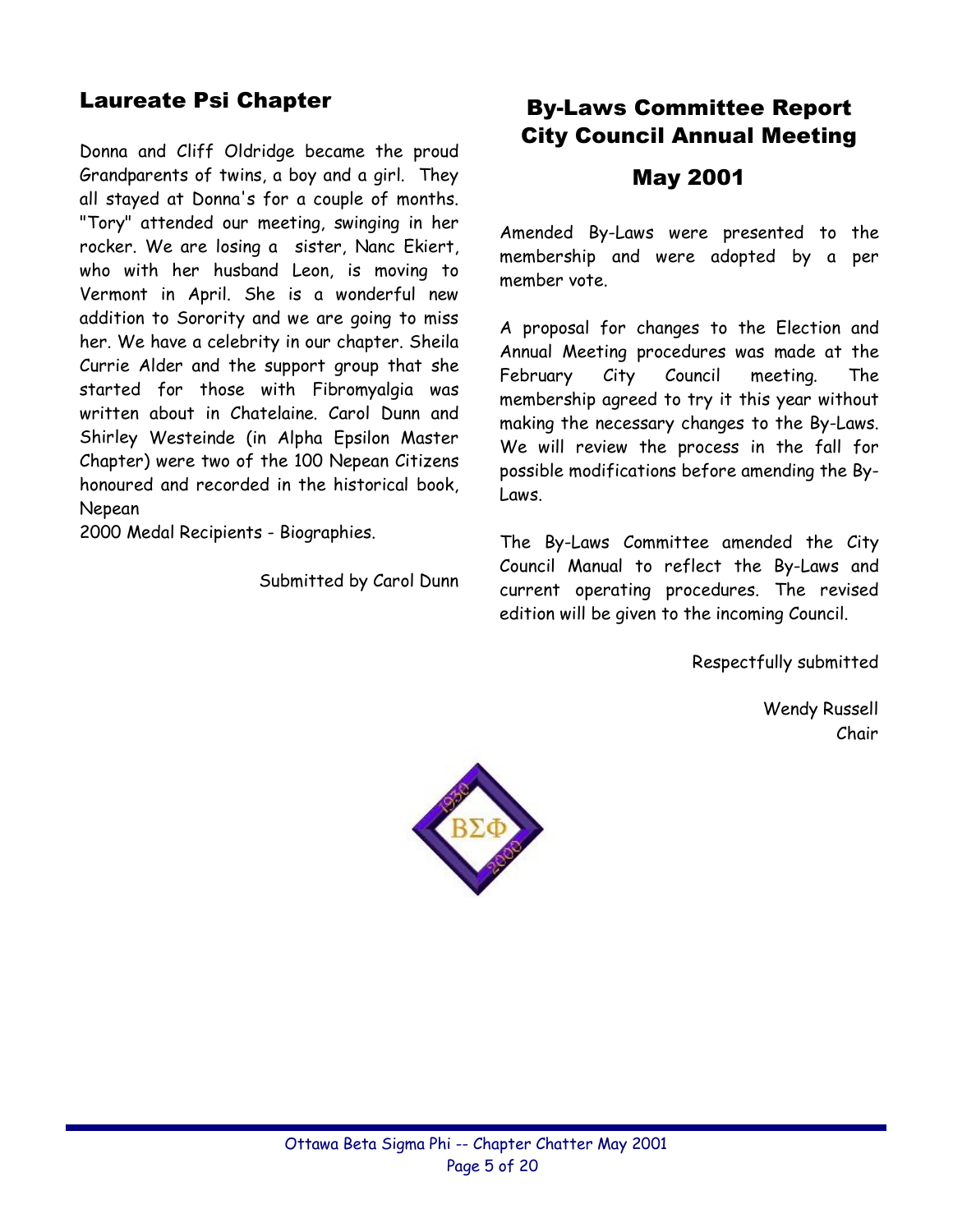## ALPHA MASTER CHAPTER

## 2000 - 2001

Alpha Master chapter enjoyed planning and participating in the Arts & Craft show in October and setting up craft tables in other locations during November. Our Christmas fund raiser "**Gifts From the Heart** a book by Virginia Brucker (which will be on going) was a great success with \$375.00 going to Breast Cancer Research. The Easter Basket Raffle, with proceeds towards the Alzheimer Society, was won by Donna Oldridge of Laureate Psi chapter. We sold regal and supported the MS Christmas party.

#### **Thanks to all members who supported the "Easter Basket Raffle" and the book "Gifts from the Heart"**

When we look back over the year we were more social butterflies than we thought!! A buffet luncheon meeting in November followed by Sunday brunch with the "boys" and "time at the slots" at the Rideau Carleton race track. Joyce, the big winner on both occasions, wants to know "when are we going back"? We enjoyed hosting the members of Alpha Upsilon Master when Mary Cook came to lunch with us. Mary spoke of her experiences and life in rural Ontario and as a broadcaster - some were quite hilarious. A very interesting and inspiring hour with this special lady. Phyllis Beveridge, a snowbird, hosted our Christmas luncheon. Marjorie received her Master ritual and we revealed secret pals - the suspense over with only to start a new round wondering "who sent me that"?? To shake the winter doldrums we shared high tea at Shallows and in April we, along with the "boys" will celebrate the chapters anniversary with dinner at Algonquin college. Our members attended Preferential Tea and the Fall dinner. We are looking forward to Founders Day Dinner and the theme "Diamonds are a girls best friend". Wonder what those Laureate Lambda gals have up their sleeve for this evening??? We are closing off the year with a chapter luncheon, and dinner with the members of Alpha Upsilon Master. Alpha Master being "youngsters at heart" volunteered to look after the refreshments at the December 2001 CC meeting.

We didn't do to badly in the "cultural" end of things - the "slots were enlightening?" - quizzes and readings were part of our Halloween theme; - members were told the history and many interesting facts surrounding the origin of St Valentines day; - St Patrick's was celebrated by a collage of Irish Limericks, stories and myths and a quiz to see how many words could be found in "Ireland". Members presented personal pieces of memorabilia - item(s) with special meaning. Several pieces of china, jewelry, music box and baby slippers were shown and why they were so special. Over our "brown bag lunches" we gals had all the problems solved by holding lively discussions on the hot topics of the day. One of the hot topics - the Robert Latimer case where the chapter was the jury and had to bring down a verdict and then a sentencing recommendation. Interesting result - hung jury. Carleton Bursary winner Kathryn Washburn took time out from her studies to join us at our most recent meeting. A very bright and personable young woman, Kathryn is in the Mass Communications program at Carleton.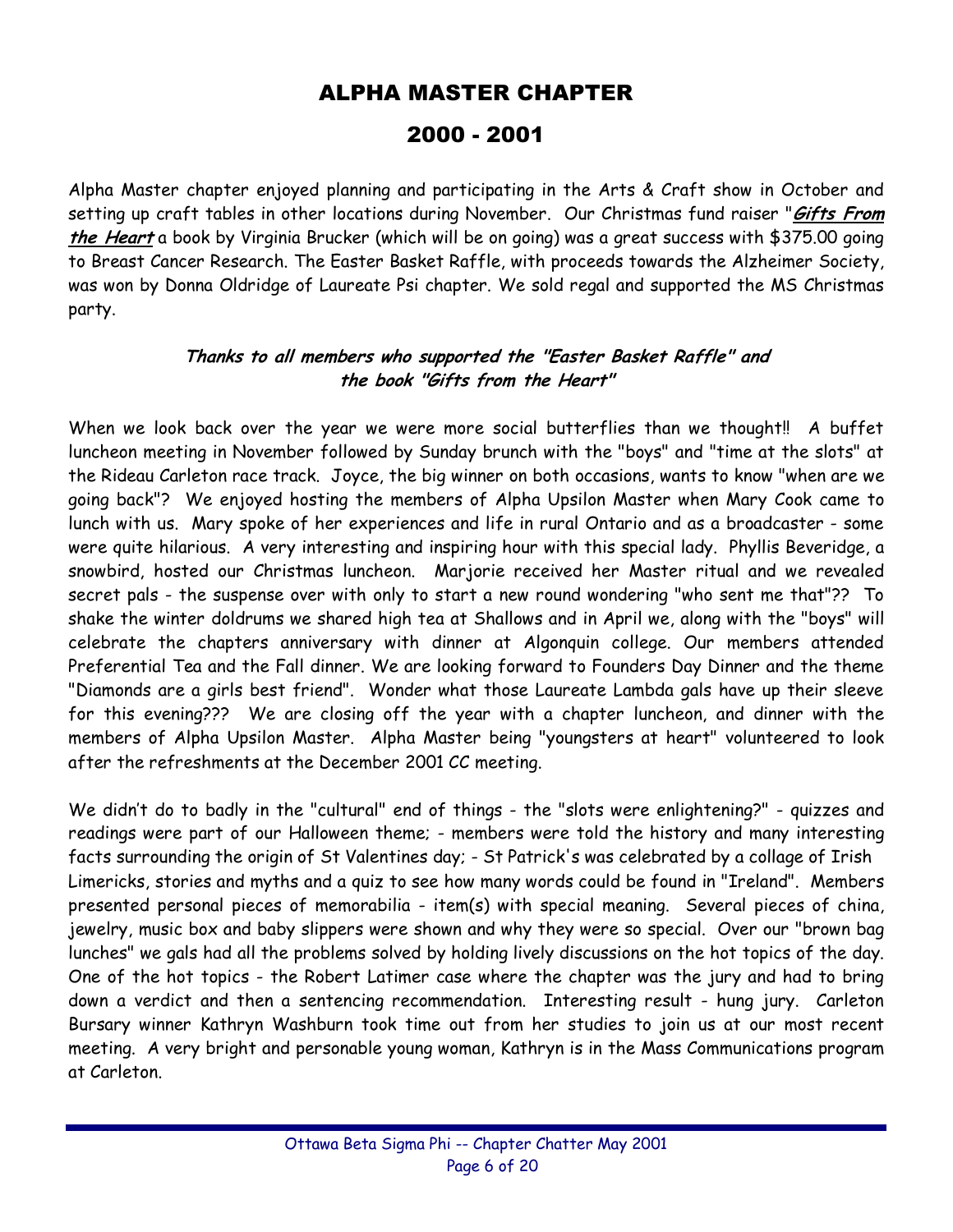Our members travel too - Joyce to Florida, Grace to Mexico and Marjorie a Panama canal cruise. Congrats to Dency who visited her new granddaughter Sophia in Vancouver and new grandson Declan in Toronto. We extended our sympathy to Dianne on the loss of her mother in law.

#### **Our incoming executive for 2001 - 2002**

President Audrey, Vice President Dency, Recording Secretary Jackie, Corresponding Secretary Dianne, Treasurer Marjorie, CC rep Deanna, CC Alternate, Joyce

#### **Alpha Master Chapter Sisters of the Year**

Betty, Bonnie, Deanna, Dency, Dianne, Jackie, Joyce, Audrey, Grace, Marjorie

#### **Alpha Master wishes everyone a safe and happy summer.**



## Alpha Upsilon Master Chapter, Beta Sigma Phi Report of Activities for 2000-2001 Year

This was an active year, with our members involved in sorority activities and volunteer work within our community. A fun weekend was spent at Shirley Westeinde's cottage 'Pine Point', Domaine Perkins Sur Le Lac, Quebec in June, followed by a relaxing summer which ended with our Beginning Day potluck supper held at Louise Ide's home on August 30th. After catching up on all the news, we received our yearbook and we were back into full swing.

#### Program

A diverse range of programs were given through the year, ranging from Margaret Bartelmanís interesting and illuminating program on the history of needlework; a discussion on Pierre Elliott Trudeau, the man; a reading of 'A Child's Christmas in Wales'; Joan Donovan O'Malley sharing with us her intriguing story of sewing Canadaís first flag in the fall of l964; sharing a brown bag lunch with Alpha Master Chapter and enjoying stories and incidents told by Mary Cook, our Honorary Member; Janet Jarvis program on Laughter, good for the soul and the best medicine; to Maggi McLeod,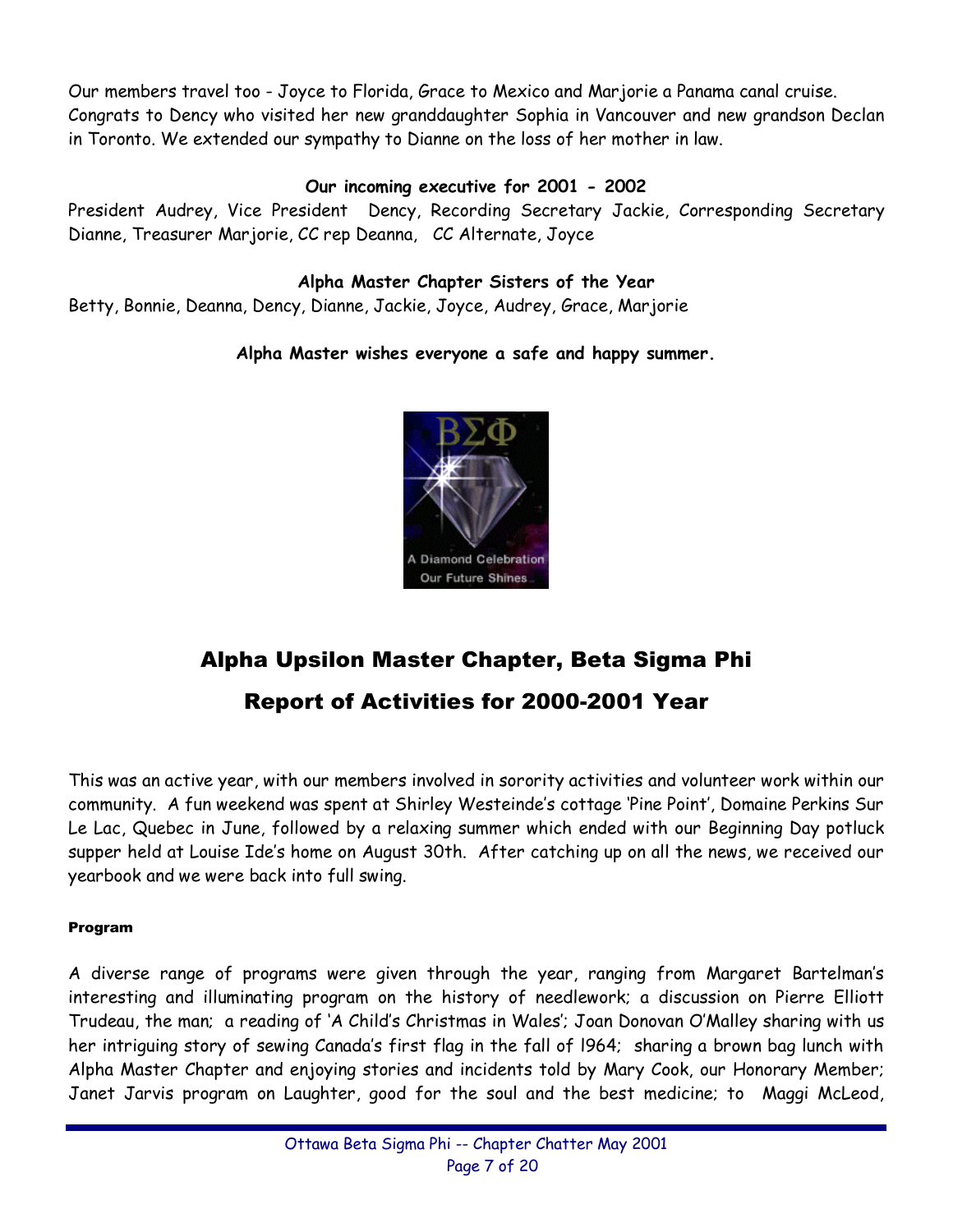Executive Director of the Canadian Relief Fund for Victims in Belarus, speaking to us of the suffering of that countryís people following the aftermath of the l984 nuclear explosion in Chernobyl and the health respite summer program which brings over 660 children to forty communities in Canada for six weeks each year.

#### Service

During a fourteen month period we delivered over 5,000 '123 Read With Me' literacy kits to the Civic Campus of the Ottawa Hospital. We remember our special friend, Jean Thurner, with friendly visits, a Christmas basket of baked goodies and something 'special' on her birthday, continue to support the Boys and Girls Club of Ottawa by wrapping Christmas gifts at Bayshore and helping register children for summer camp at the Brian Smith Outdoor Education Centre "Camp Smitty". Gifts were donated to the MS Christmas Party, and toiletry items and chapstiks collected for Carol Dunnís street women. In addition to making a donation to the Canadian Relief Fund for Victims in Belarus, we are collecting toiletry items and cold medicines for food parcels shipped to that country. Programs and head table place cards were designed and made by our Chapter for Council's 70th Founder's Day Banquet. Six members recently volunteered at the 2001 Nokia Brier held at Lansdowne Park. Childrenís gifts and juice boxes have been contributed to the June 14th sorority summer picnic.

Outside of Sorority our members contribute hours of volunteer work and expertise to Harmer House Seniorsí Residence Community Outreach program, Meals on Wheels, Pastoral Care, Ottawa Boys and Girls Club, The Olde Forge Community Resource Centre, setting up a data base to enable children of Great Britainís Home Children contact their relatives, to name a few.

#### Ways and Means

Funds have been raised through catering a memorial service reception, selling Entertainment Books, Regal products, gently-used books, crafts made by members and a giant garage sale. These proceeds enable us to contribute funds to the Beta Sigma Phi Endowment Fund for Womenís Health established at the Ottawa Hospital, the Canadian Relief Fund for Victims in Belarus and other charitable organizations.

#### Social

In September our men organized an all-day car rally beginning in Perth in the pouring rain. We ended up at June and Donís cottage at Pike Lake, some wetter than others, to receive great awards! The men also prepared and served a delicious buffet meal together with entertainment. As a 'thank you' we hosted the men to dinner and an evening of gambling at the Rideau-Carleton Raceway. A bonus was the live entertainment provided by Laura Metcalfe's son, Derek, and partner David in a 'dueling pianos' performance. The annual girls' Christmas party included turkey dinner followed by Santa's usual unorthodox arrival. We next celebrated the true Millennium arrival with a sumptuous buffet with our men. It was potluck - everyone outdid themselves and it was so delicious! Valentineís Day found us eating again: Chinese food. Following our garage sale in May, a barbecue will be held in Louise and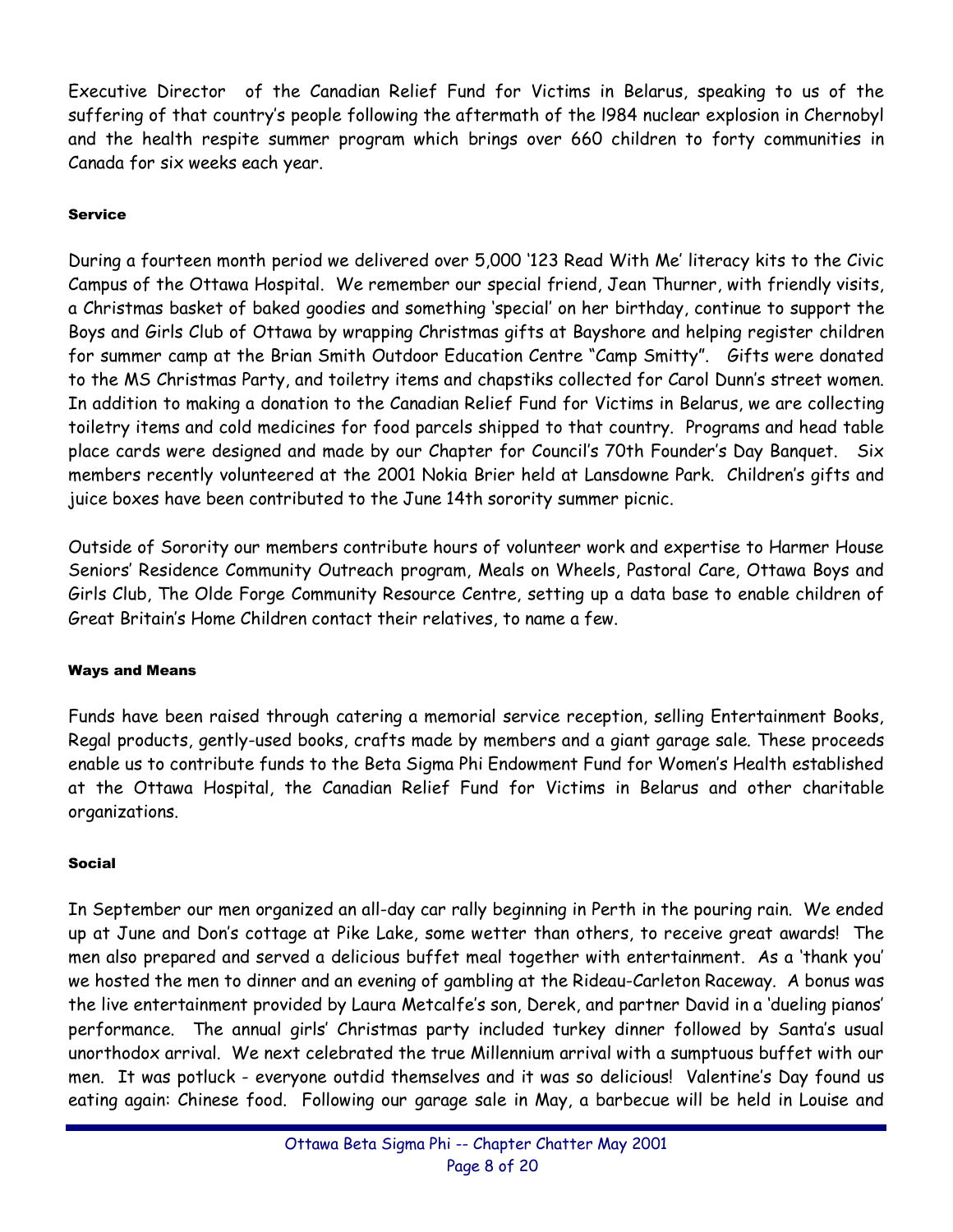Grahamís backyard. The men will join us again - itís their reward for all their help. The year technically ends with our Anniversary party at the final meeting in May but June holds good things too. We will entertain Alpha Master on June 6th with supper and other fun, hopefully on the beach at Shirley's home. At the end of June we'll welcome summer with our annual girls' getaway weekend in Gatineau.

In late January, 2000 three of our members joined 65 sorority sisters in a seven-day Beta Sigma Phi Eastern Caribbean Cruise aboard Carnival Cruiselines Triumph. We enjoyed so much fun and laughter with 'new found' friends that ten of our chapter have signed up for sorority's Western Caribbean Cruise, this November 11-18.

#### Special Recognition

A highlight of the year was the Golden Circle Ritual for Louise Ide in recognition of the fifty years she has contributed to Beta Sigma Phi, beginning as a Nu Phi Mu in Montreal and ending as a Master in Ottawa. We owe her a debt of gratitude for the outstanding contributions she has made, both to Sorority and the communities in which she has lived. Well done, Louise!

Chris McGoun was the recipient of a Certificate of Appreciation from the Ottawa Jazz Festival for contributing over ten years as a volunteer, and Joan Forbes received a merit award for outstanding volunteer service for more than ten years with the Boys and Girls Club of Ottawa. Shirley Westeinde continues to be recognized for her outstanding work in our community with the Millennium Medallion from the City of Nepean; the President's Award for Contributions to the Building Owner Managers Association; and John and she were awarded the Bnai Brith Canada Award for Contributions to Business and the Community.

In the fall we will proceed with our proposed motion that excess monies in the 2000-01 City Council budget contingency fund requiring disbursement be added to the Beta Sigma Phi Endowment Fund for Womenís Health at the Ottawa Hospital. We ask for your support !

> June R. Landsburg Recording Secretary April 16, 2001

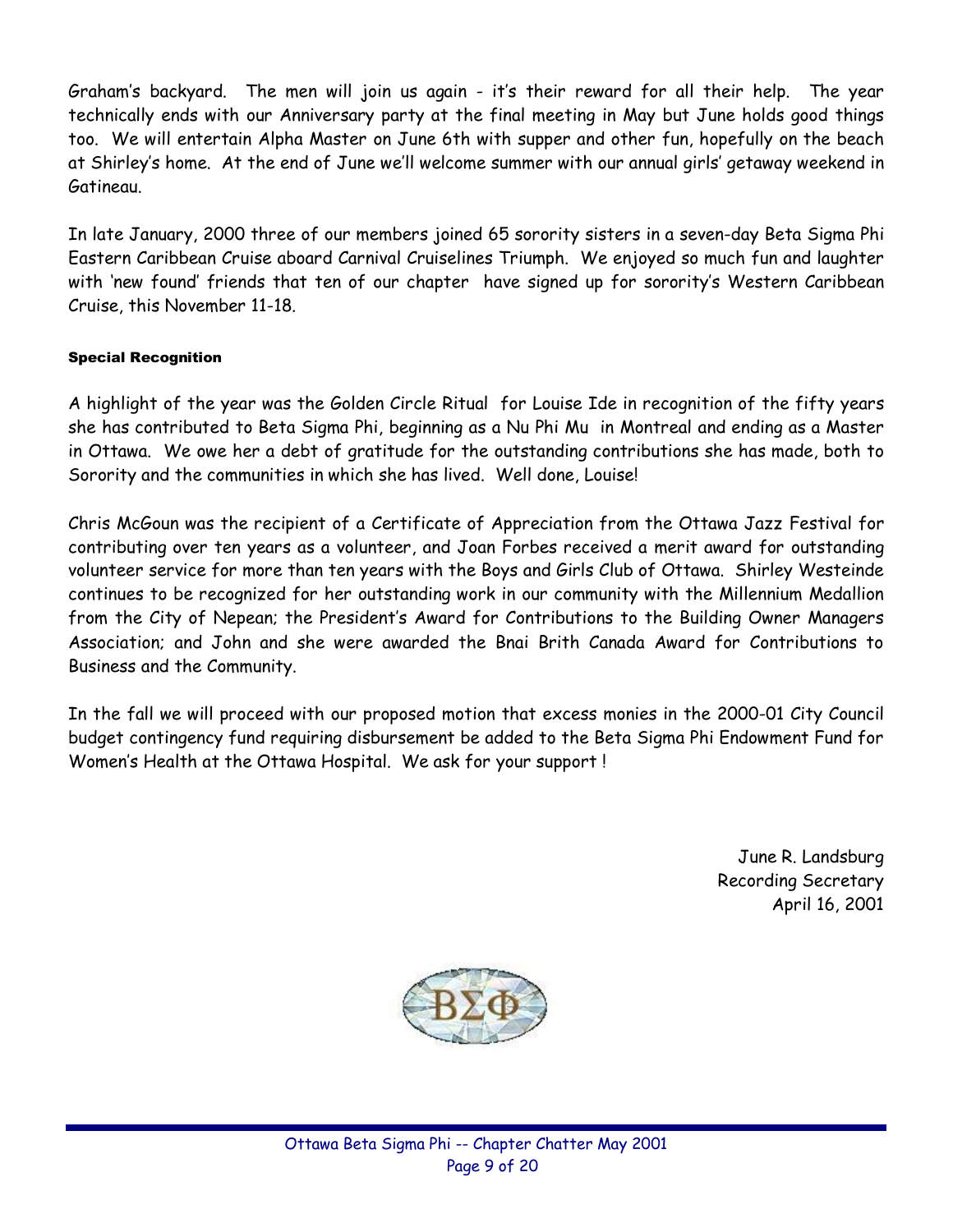## PRECEPTOR ALPHA THETA YEAR SUMMARY - 2000-2001

Preceptor Alpha Theta has had a banner year for activity in all facets of sorority life. On the social scene, in addition to the City Council sponsored activities like the Fall Dinner, Preferential Tea, and Founder's Day which most of us attended or will attend, We also enjoyed chapter level socials including Beginning Day in Merrickville at Sam Jake's Inn, a Nouveau Beaujolais wine party, annual Christmas luncheon at Daley's, a film night, a mixed social and potluck where all the dishes were from recipes in the BSP cookbook, and our chapter birthday celebrations at the Rideau Carleton Raceway and Slots. To finish the year we will be entertaining Zeta Mu chapter; we have a walking rally planned.

Our chapter programs have been varied, interesting, and informative. Programs were presented on Carpet Making in China and India, Will/Estate Planning, the SNOEZELEN relaxation system used to sooth people with sensory or learning disabilities, the history of coffee table books, handy household hints, a presentation on Kosovo Refugees, and the history of St. Patrick's Day. We also attended the Women's Workshop Day sponsored by the Richmond Ontario chapter.

Our service projects included a donation to the charity of our choice in lieu of Secret Sister Christmas gift exchange, Christmas cards and a newsletter to Canadian BSP shut-ins, gifts for the MS Christmas party, a donation of videos to the Rideau Perley Veterans Hospital, a donation of \$100.00 to the MS Society, Mother's Day cards have or will be sent to members' moms in Canada and overseas, and a \$500.00 donation was made to a temporary women's shelter in downtown Ottawa.

This year's ways and means projects have included /will include the Millennium Craft Sale, working at the spring Flower Show, a Barbeque at Loblaws in May, and working at the Navan Fair in the summer. We also hold raffles at each regular meeting.

We were very pleased this year to welcome transferees Eleanor Ryan, Louise Tanner, and Mary Jane Morin to Preceptor Alpha Theta. Our new pledge, Gayla Desjardins will be receiving the Ritual of Jewels before year-end, and Diane Russett will be receiving the Order of the Rose at Founder's Day.

If all of this weren't enough to keep us busy, Preceptor Alpha Theta has been working very hard in co-operation with Zeta Chapter to plan and produce the first (annual?) Ottawa Beta Sigma Phi picnic, which will be held on Sunday June 24, 2001 at Vincent Massey Park. We hope to get good support from chapters and their members for this activity.

Before picnic day arrives however, ten members from the chapter will be attending the Calgary Convention in June to hoot and holler, kick up our heels, and relax and enjoy ourselves in the Calgary area. We are really looking forward to goin' west.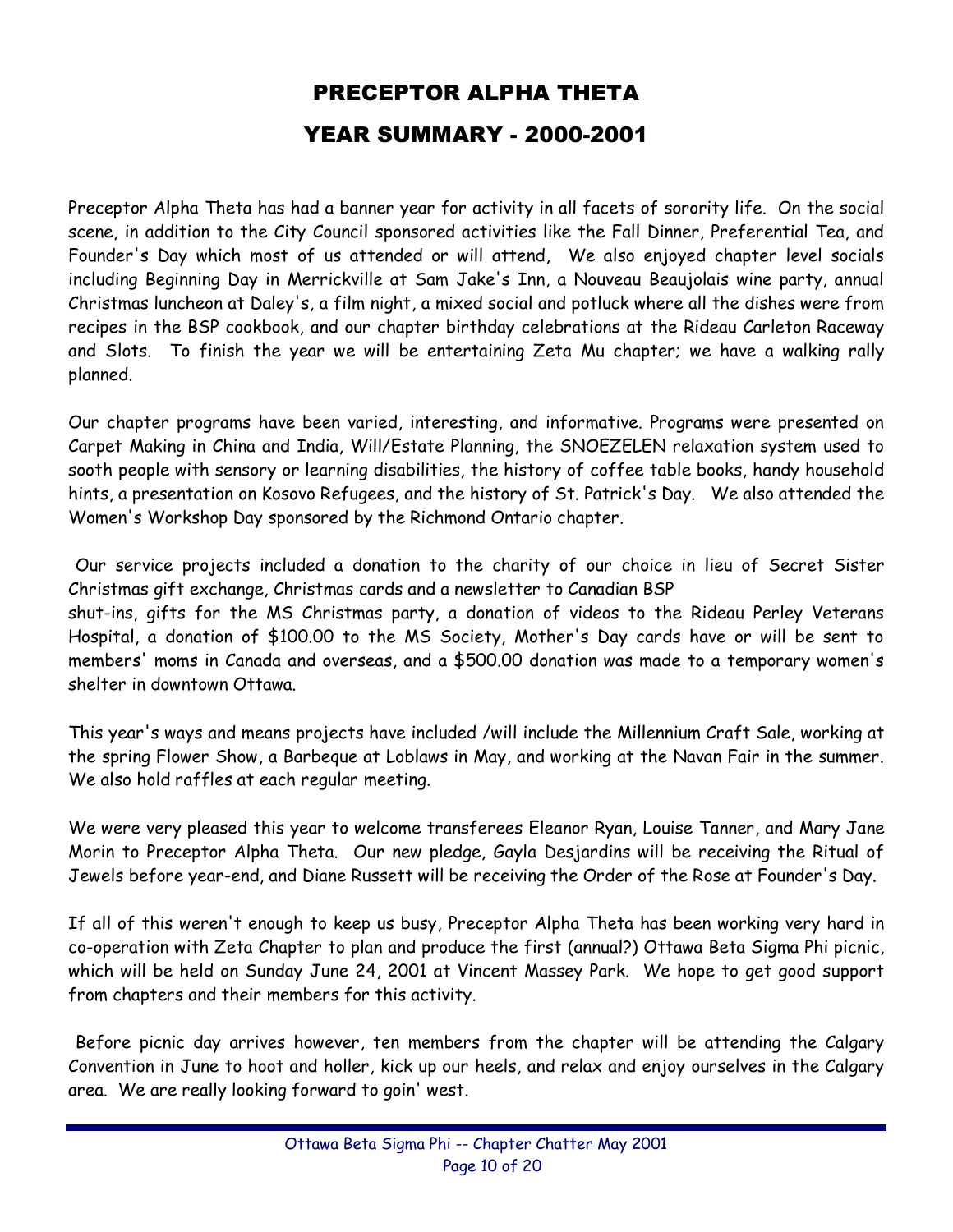It has been a year of hard work, fun times, and personal growth and satisfaction. We are planning a much slower paced year next year, to catch our breath and re-charge our batteries. Happy summer everyone and we'll see you at the picnic June  $24^{th}$ .



## News from Preceptor Gamma

We spent many pleasant hours over the summer and early fall chatting and assembling items for the City Christmas Craft Sale.

As a chapter we are very proud to say that we stay in touch with two former members , Suzzanne Lee and Maureen Mooers. Both are doing well - Suzzanne in Ketch Harbour near Halifax and Maureen in Victoria.

We've had some interesting programmes this year - of particular note are:

- "Chocolate" we went to see the movie and discussed it afterwards at a specialty shop over flavoured coffies and dessert.
- "Go go , slow go , no go" a discussion on what we can look forward to as Seniors.
- "Famous Five" womem of nation builders
- "Life in Kenya" a slide show presentation on the wild life in South Africa by Don Mahar from the Department of External Affairs.
- "Weekenders" inovative ways of co-odinating many different outfits.

•

Our socials and fun evenings are always the hi-lites of the year!

- "Holiday Auction" each member brings an item from her holiday , explains from whence it came and others bid on it - a fun fundraiser!!!
- "To Forgive Divine" we took a meeting night to see this super play at the Ron Maslin Theatre in Kanata.
- "Christmas" we celebrated twice! For our meeting night we had a dinner catered by Chef Eric - wonderful!
- For our mixed social we had a cocktail party everyone brought an hors d'oeves and the chapter provided the wine.
- "Bowling" another meeting night was spent on our "physical fitness" with business discussed afterwards at Merivale Bowling Lanes.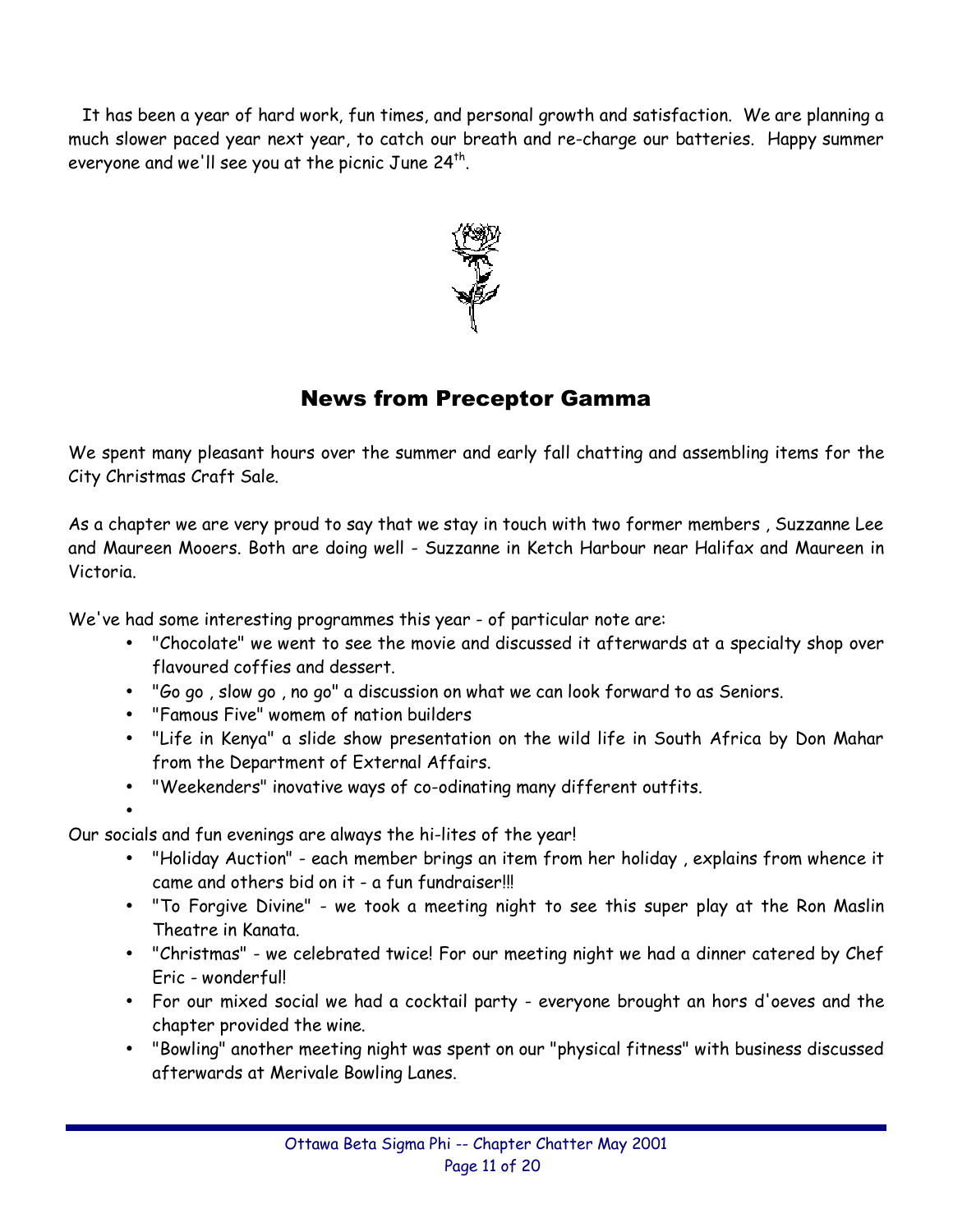- "Welcome to the Chapter" ritual we are enjoying the fellowship of two new members Helen Lydon and Karen Knowles
- "Guess Who's Coming to Dinner" we've had two of these wonderful mixed social evenings so far - always fun and a surprise to see with whom you are sharing the evening.
- Last but not least we were invited to share St Patrick's celebrations with Laureate Alpha Epsilon. Thank-you sisters for an enjoyable evening.

There are still a few weeks left in our year and more fun and fellowship to be had!!! Have a good summer - your sisters in Preceptor Gamma



## An Evening with Diotima

Ritual Ceremonies were held at the home of Mrs. David Tracy of Ottawa (formerly Gloucester), on the evening of Tuesday March 14, 2001

.

Our distinguished guests were members of Laureate Phi, a newly formed Chapter in the City. Despite the inclement weather, they motored from the westend of Ottawa, (formerly Kanata) to assist with the Rituals. Mrs. John Morrell flew in from Toronto for the event. Our very special guest, Diotima, flew in from Kansas City.

Members of Zeta Mu welcomed Miss Barbara Mulcahy as a new Pledge. Miss Mulcahy comes to us from the famous Canadian sea port city of Halifax.

Mrs. Captain Terrance Forbes Chilibeck has earned her Exemplar Degree. Mrs. Forbes Chilibeck (Ella) initially joined Beta Sigma Phi in Prince Rupert and has been with Zeta Mu for 1 year. Mrs. Forbes Chilibeck holds the position of First Vice President in the Chapter.

Mrs. Cameron Walker, formerly of Sault St. Marie also progressed to the Exemplar level. Mrs. Walker is currently the Chapter Vice President of Finance.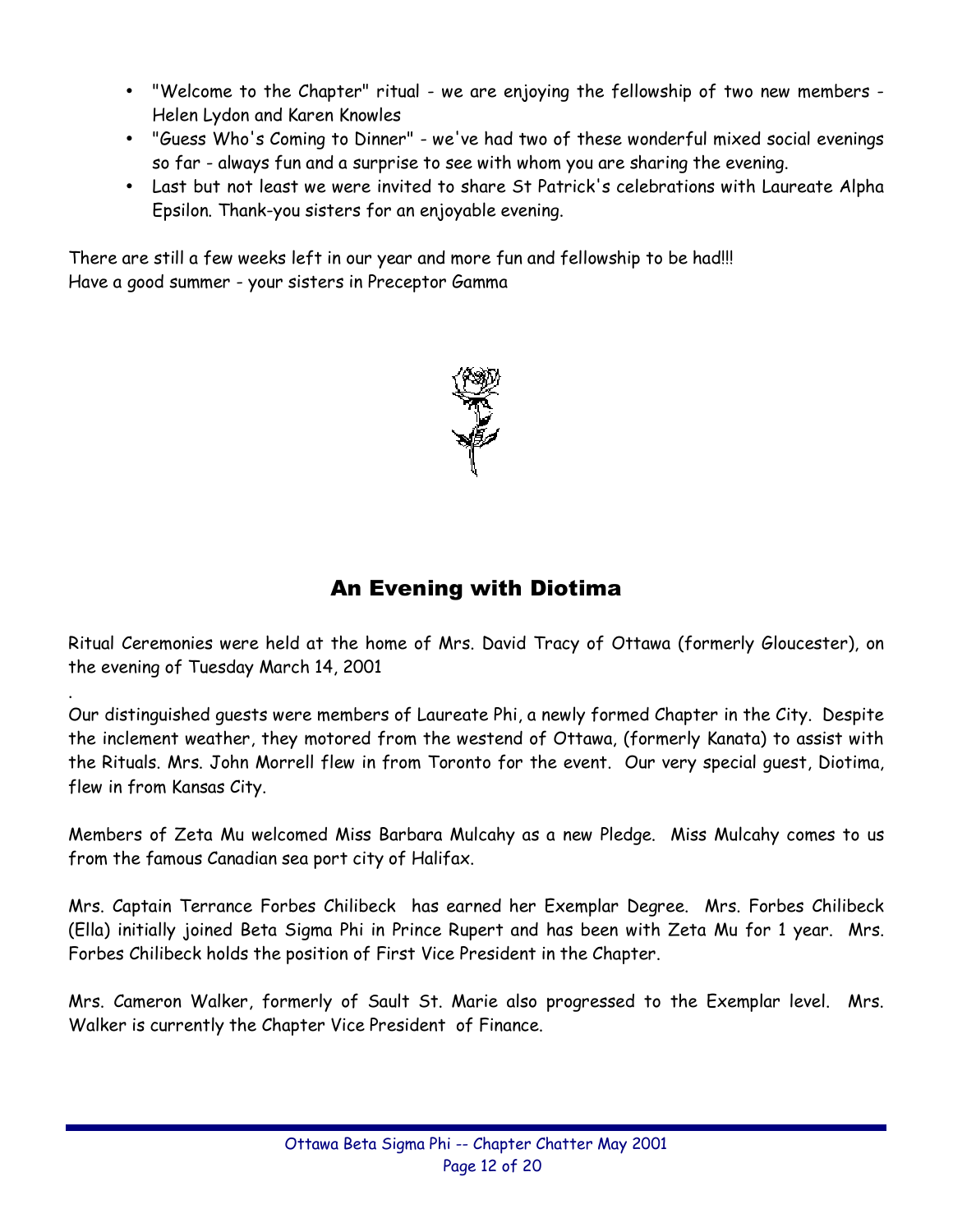Mrs. David Tracy, our gracious hostess and President and CEO of Zeta Mu looked stunning in a simple, yet chic, black crepe dress (a Laura Ashley creation). She was assisted by Mrs. Ella Forbes Chilibeck and Mrs. Cassidy Duguay.

Several senior members of Zeta Mu progressed to Preceptor Level. Mrs. Captain Jack Dean, (Retired), President of Laureate Phi, presided over the Preceptor Ritual. Mrs. Dean wore a lovely coordinate suit of tan with a navy jacket. As always, Mrs. Deanís ensemble was tastefully accented with gold jewellry . She was assisted by Mrs. Bruce Stewart of Ottawa (formerly Nepean). The ladies progressing to Preceptor Degree were Mrs. Maureen Tracy, Miss Darla Kilpatrick, and Mrs. Shirley Langer. Mrs. Graham (Cheryl) Crowder was also to progress, however, she was out of town visiting family in southern Ontario.

Mrs. Tracy has been in Sorority several years and was sponsored by her mother (Mrs. Stewart Hansford) of Laureate Alpha Iota.

Miss Darla Kilpatrick is formerly of Westport, a popular vacation resort west of Ottawa. )

Mrs Shirley Langer now resides in Ottawa after extensive travels in Europe. She originates from New Brunswick.

The Rituals were held in the formal Dining Parlor, beautifully appointed with rich cherry wood furnishings, accented with tasteful family antiques. The room was lit by candlelight. The stunning brilliance of the crystal candlesticks compensated for the dollar store candles.

Rituals were followed by light refreshments and interesting conversation. There was time for renewal of old friendships and an opportunity to make new acquaintances. We also celebrated the birthday of Zeta Mu.

The Sisters of Zeta Mu would like to thank our Sisters of Laureate Phi for making time in their busy schedules to preside over our Rituals. We hope you enjoyed our very Progressive Evening.

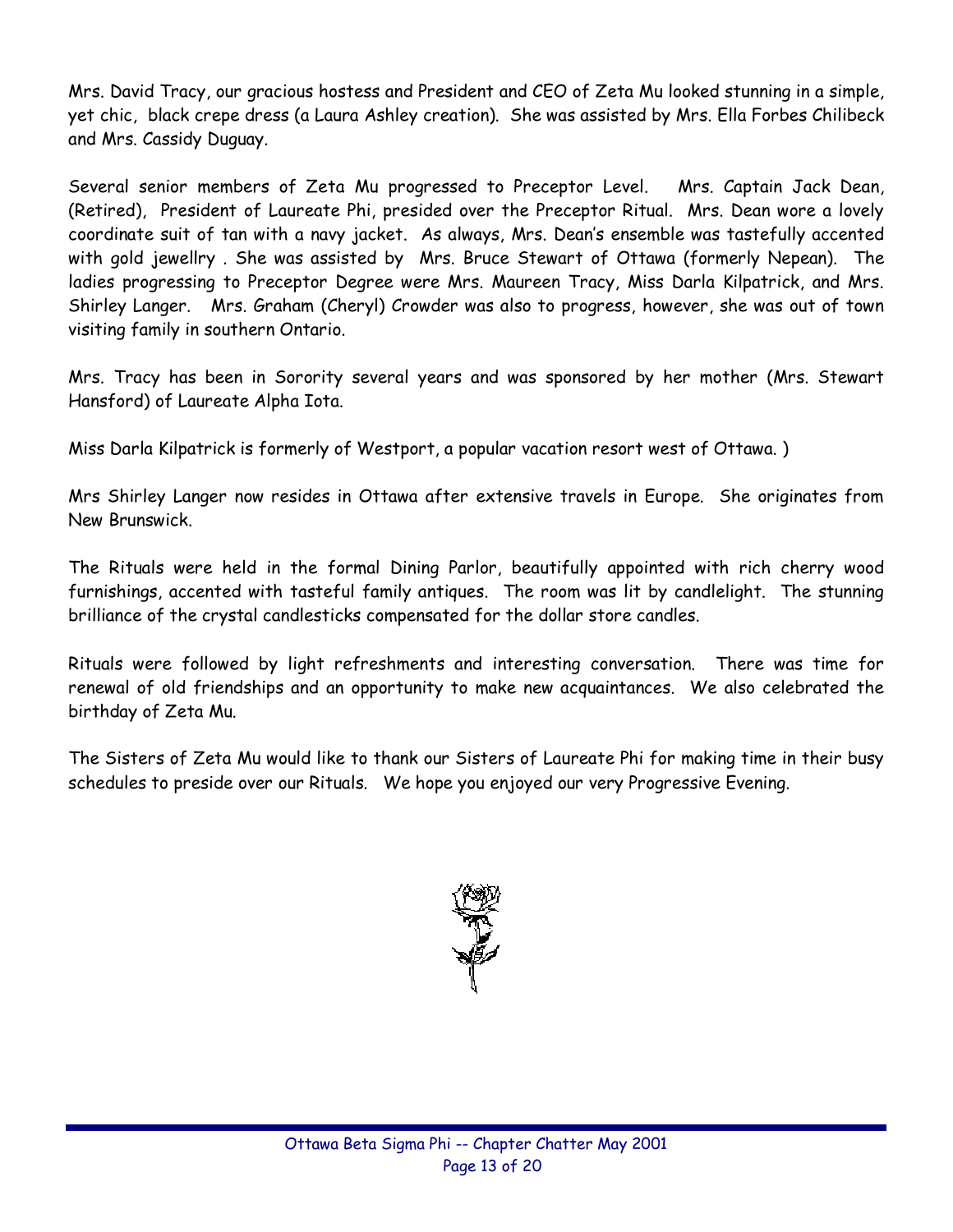## Preceptor Alpha Lambda

Preceptor Alpha Lambda or P.A.L. as we like to be called has had a quiet year.

Social events included Tuesday evenings at the Movies. This has proven to be a successful and cheap evening out. Actors Mel Gibson (What Women Want) and George Clooney (Oh Brother, Where Art Thou) had us swooning!.

Our Christmas Dinner and Gift Exchange was held at the home of Bonny Brown. The decor was beautiful and we enjoyed a meal of stuffed partridge prepared by Lorraine Langill.We had a few heart stopping minutes when some of the wrapping paper met a lit candle. The paper was quickly taken out the front door into a snowbank.

We would like to invite progresees from Ritual of Jewels and Exemplar chapters; and Transferees to visit our chapter. Incoming Vice President for 2001-2002 is Rhona Cottrell who can be contacted at rhonacottrell@home.com or 592-1711.

> Incoming Executive: President Lorraine Langill Vice President: Rhona Cottrell Treasurer: Karen Kerr Recording Secretary: Suzanne Emmerson

We look forward to another year together.

Respectfully submitted

Rhona Cottrell



## News from Laureate Alpha Iota...

We had a Masters Ritual for two girls. - Sheila Anderson and Marie Balfour. We also gave a 50th Ritual and Pin to Evelyn Ballantye at Versa Care Lodge.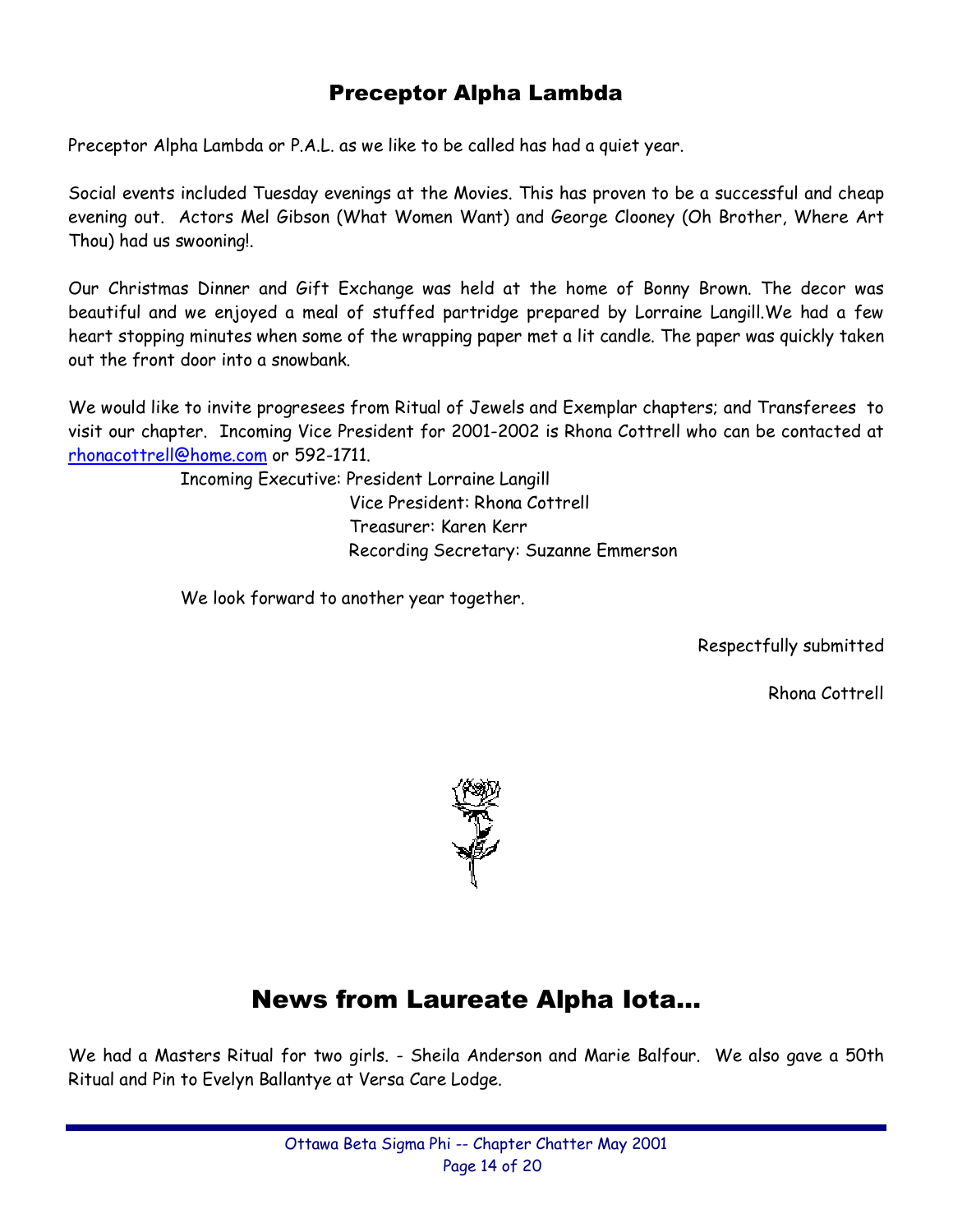Several of the girls are having holidays in different places...Portugal, England, Scotland, down south, Orlando and Australia

We had a Murder Mystery Night and Potluck on April 21st.

This year our programs are on the Super Natural.

We have donated to the Battered Women at Interval House and we gave them a Christmas Dinner and toys for the children. We donated to Youville Centre for Girls. We donated to Alzermiers Society. We have donated to the Brain Tumor Society and the Cancer Society.

We do volunteer work at the Perley Hospital for the elderly. Also, we do volunteer work and visits at the Versa Care Lodge. We have two members there. Lois Fowler and Evelyn Ballantyne.



## Laureate Phi PL484

We are now of age - 21 years old. Or so says our Charter. Last June 12 progressing members of PAL took Laureate Phi Charter into a New Age. So while we are 21, we are also NEW. Our inaugural year has been busy and exciting. Weíve also been growing, with the addition of a new transferee. Our New Year of 2001 started off with a bang - a Progressive Dinner where sisters and quests enjoyed Appetizers and cocktails at the President's house, moved on to another for the main course  $-$  a culinary delight of a soup, a sumptuous Chicken experience and then piled into cars for the next stop - for fabulous desserts, after dinner drinks, coffee and wonderful conversation and fellowship. In February several members and partners joined a Murder Mystery weekend in Alexandria Bay at Riveredge Resort. FUN, FUN, FUN. A winter hi-light was conferring the Preceptor Ritual on 4 members of Zeta Mu. Our group braved a somewhat stormy night to drive to Orleans for this event - it was worth the drive to spend an evening with this vibrant Ritual Chapter. We are now looking forward in April to an evening at GCTC for some eclectic Canadian Theatre and an afternoon at an Art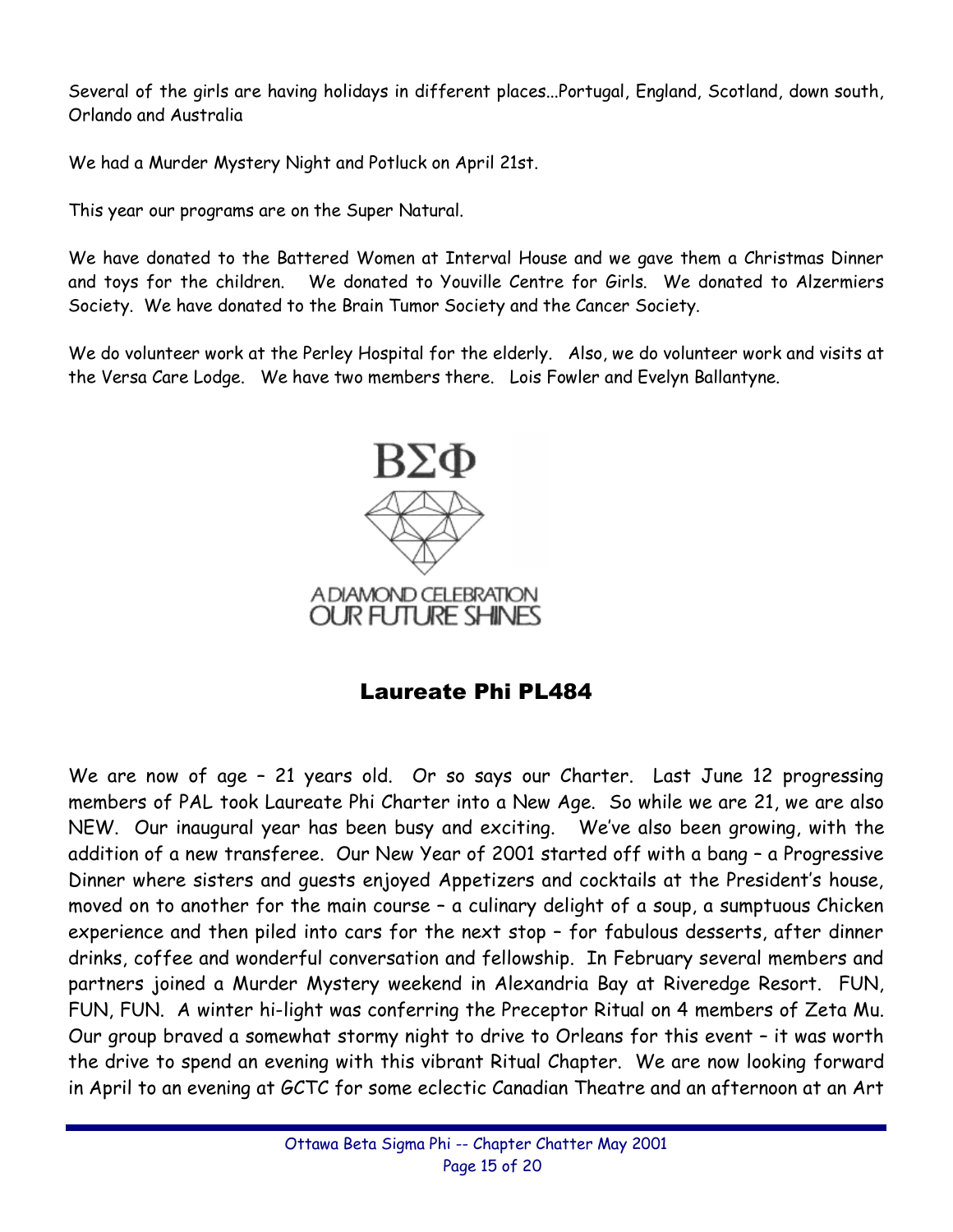Gallery as well as Founderís Day. Our summer plans are coming together to help for the BSP Picnic and our Year End Party. At 21 years of age, we are just getting started - everything is ahead of us - we are ready to TURN that Coming of Age Key. We are not "old Laureates" we are just paving the way for those who follow.

> Submitted by: Diane I. Dean President 00-01



## Sigma

Sigma Chapter has been very busy since the new year. We have welcomed the arrival of two new babies (girls) and we are expecting another one any moment now. That leaves three more babies to be born over the course of the next 4 months. We seem to be ensuring that the legacy of Sigma continues.

April 4 was the night of our GST, goods, services and talent, auction that raised more than \$700.00 for our service project. The money will be going to support child development programs through the Kanata Resource Center for childern who are facing emotional, physical and spiritual problems. We are pleased to help the children in our community.

We look forward to seeing everyone at the city council family picnic.

Sisters in Beta Sigma Phi,

Irene Arkorful

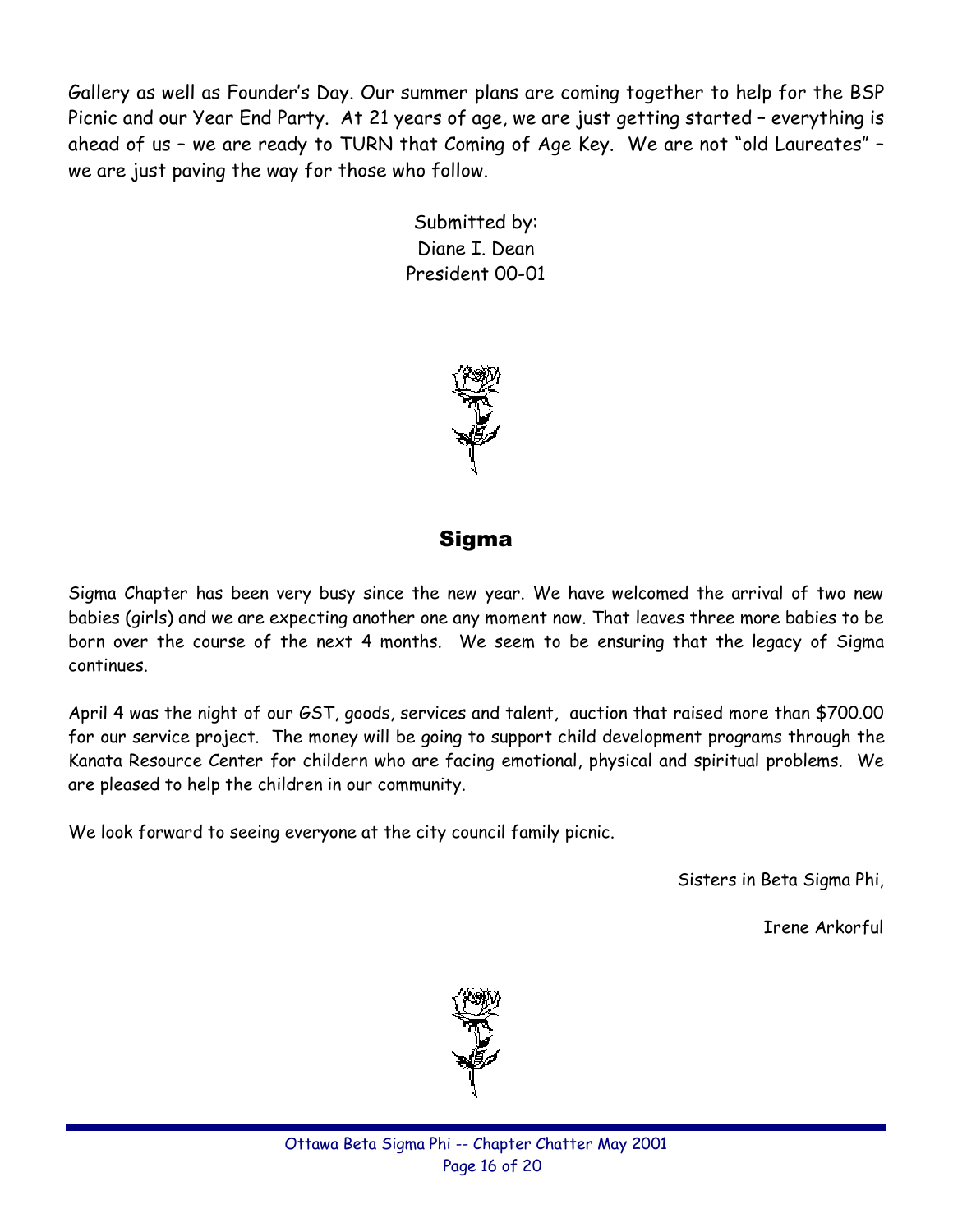## Xi Chi 2000/2001

We started off the year with a Beginning Day social at the home of Heather Sutherland. This was a good way for everyone to get to know each other as we gained five new members through progression from Sigma.

We have had two mixed socials this year. One was a wine tasting event where we each brought two bottles of wine either red or white from a specific country. We got to sample one of the bottles and the remaining bottles were then raffled off. This was a good way to try out some new wines.

We also went bowling at the Merivale Lanes. Fun was had by all who attended. After bowling we went out for pizza.

For our service project this year we gave \$100 to the Snow Suit Fund, participated in the Samaritans Purse programme, and donated the remainder of our craft items to CHEO for their bazaar.

We have had a variety of programmes this year. We learned to make sponge balls, candles, learned about Feng Shui, stress management. Had a discussion on famous quotes, and a game "what do you bring/wear to bed with you". There was also a history on teddy bears and palmistry.

We plan to close the year off with a final get together and gift exchange in June. Then we will have to say good bye to some of the girls as they will be progressing onto the Preceptor level.

Submitted by Heather Sutherland

## Preceptor Alpha Eta

We started the year with a pool party for Beginning Day, and moved right in to working together to get ready for the Craft Fair. We had a work bee at Elly Weisbrot's home, with many of her creative ideas becoming big sellers at our table. (First time any of us actually had fun ironing.) Elly also volunteered us to do the Preferential Tea for City Council. We had a great time working together to plan it and make the food. (Quality control - we knew the food was good!) It was then that we welcomed new pledge Danielle Hayward.

Other socials included Octoberfest, taking turns wearing Elly's Christmas decoration at a mixed Christmas Social, Christmas dinner for the chapter at Steak & Caesar, a night at the Rideau-Carleton Raceway, Irish Stew Night, a Guess Who's Coming to Dinner and a lovely Founder's Day. We will be celebrating Mother's Day a week before the date with a Sunday Brunch for

Mothers & daughters and will wind the year up at a dinner at the Istanbul.

We also did a major service project at Christmas, by providing a Christmas hamper to a single mom with two children.

Onward to the next year of Life, Learning and Friendship.

It wasn't all fun and games, however. We had some informative programs on topics as varied as the Famous Five, the health benefits of cider vinegar, travel in Norway, and to the Crystal Cathedral in California, bag piping, a slide presentation by a local artist, and the benefits of laughter. (We seem to manage to do a lot of that in our chapter.)

Submitted by Kathleen Willekes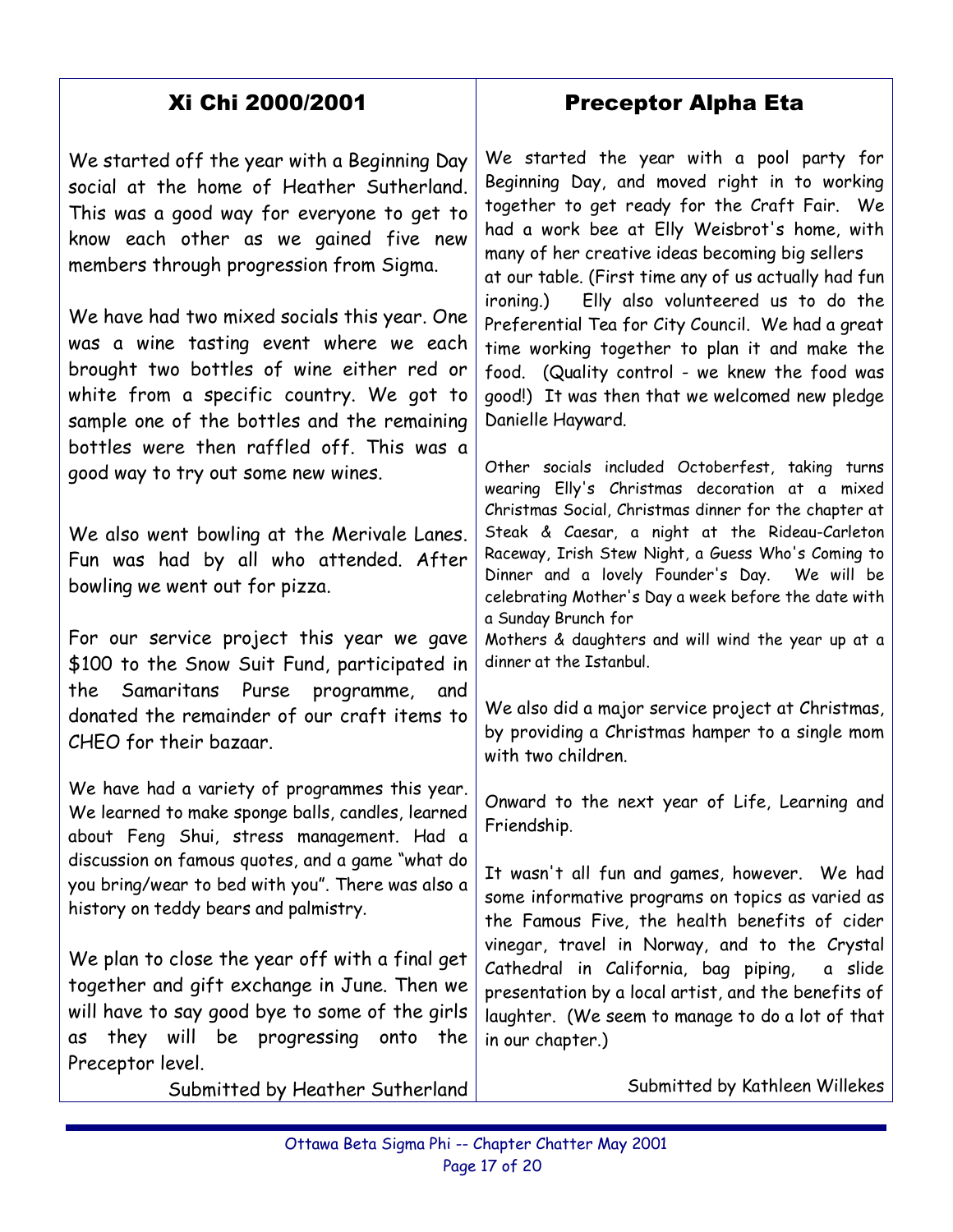## Preceptor Epsilon Eta

## Chapter Highlights 2000-2001

#### Ways and Means

- 1. Made and sold crafts at the Beta Sigma Phi Craft Sale.
- 2. Regal Orders 3. Entertainment Books 4. Cookbooks

#### Service Projects

- 1. 1,2,3, Read with Me
- 2. Donation to Nora Holzman -"Walking for Breast Cancer/Prostrate Cancer Research"
- 3. M.S. Walkathon–Team of 6 members participated and chapter donation
- 4. Women's Health Endowment-donation
- 5. Cumberland Resource Centre-donation
- 6. Gloucester food Bank-Donation of money
- 7. M.S. Gifts for Christmas Party
- 8. Angel Tree–2 teens (Money donation in form of Gift certificates)
- 9. Knit or Crochet Squares for "Blankets for Canada" on-going
- 10. Baby Food for the Food Cupboard
- 11. Selling Daffodils for the Cancer Society.

#### Girlsí Socials

- 1. Founderís Day
- 2. Chapter Birthday and Secret Sister Revealing Day June 6, 2000 Barbeque
- 3. Get away Weekend at Linda Simpsonís June 2, 3, 4 2000
- 4. Beginning Day Aug. 29 Brunch / Museum of Civilization
- 5. Fall dinner Oct. 26, 2000
- 6. Craft Sale & Tea Oct. 16, 2000
- 7. Christmas Shopping in Westport 7 Perth Nov 4 or 5, 2000
- 8. Christmas party and Gift Exchange Dec.12, 2000
- 9. Movie Night Jan 16, 2001
- 10. Spa Night Feb 23, 2001
- 11. Dionne Warwick Concert March 15, 2001
- 12. Teddy Bears picnic (Entertained Zeta Chapter) Feb. 27, 2001

#### Mixed Socials

- 1. Golf at the Pineview Mixed Social BBQ for those who didnít Golf.
- 2. Volksmarch and Lunch in Gatineaus Sept. 30, 2000
- 3. Card Night Mixed Social Nov. 25, 2000
- 4. Mixed social Cocktail Party Dec. 2, 2000
- 5. Pot Luck Supper Mixed Social March 24, 2001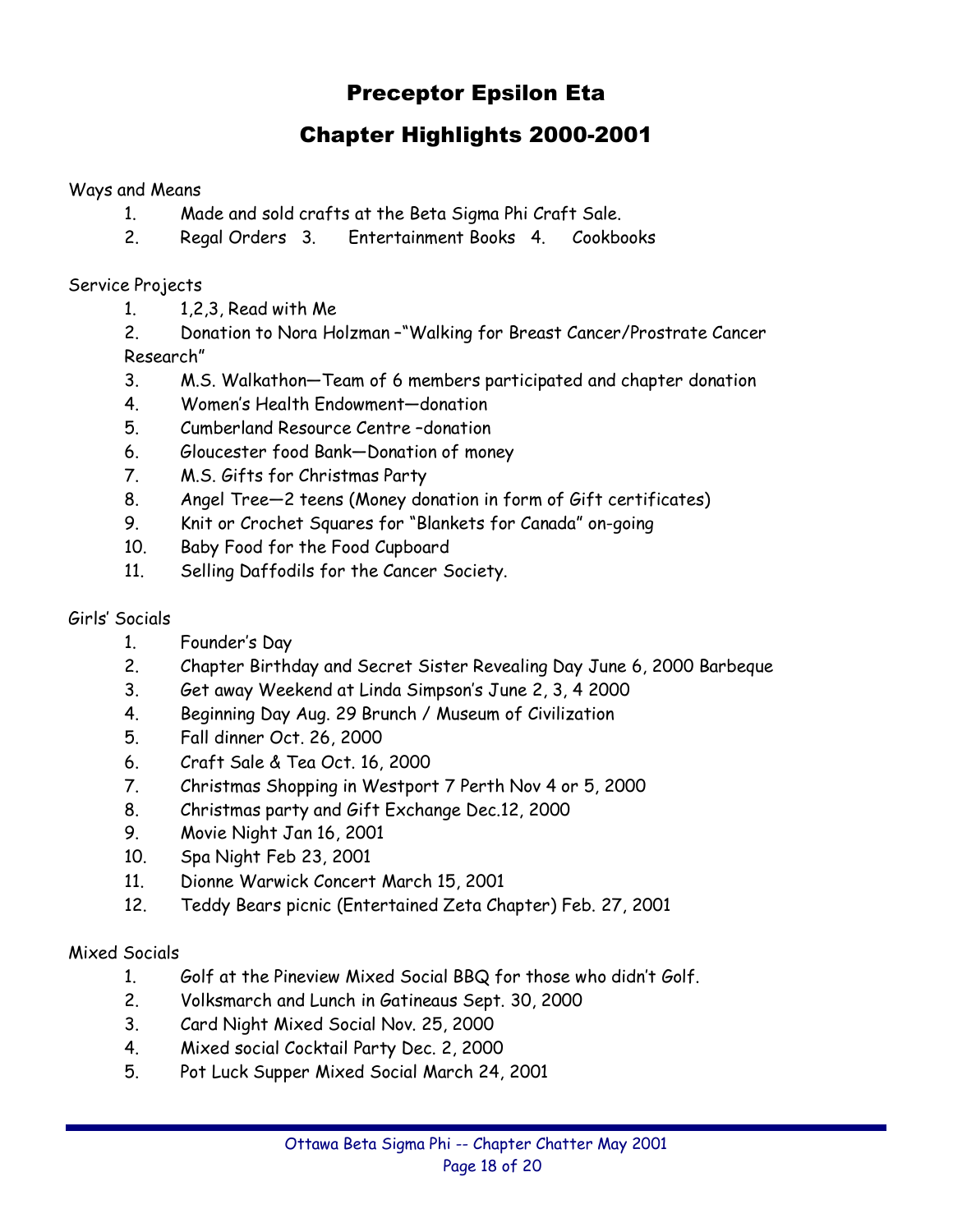Chapter Movement and Growth Eighteen Active members Pledges: Theresa Messier Transferees: Joann Clahane Progressees: Madeline Quelle -- Exemplar to Preceptor Julia Roy and Carole Ozzard - Ritual of Jewels to Exemplar

> Prepared by: Patricia Turner Secretary.



## Laureate Beta

## Annual Report 2000-2001

Laureate Beta is proud of Marily Crowe who has moved to a retirement home on the Rideau System and still drove to every meeting this year. We are proud of Elizabeth Gardiner's daughter who is returning to her old job after a year off, recuperating from strokes and surgery. We are proud of the grandmothers in our group - two for the first time and one for the  $7<sup>th</sup>l$ 

#### **Awards**

Gail Drysdale - Silver Circle

#### **Programs**

Tour and Talk at Wild Bird Centre Victoria's Quilts Japanese Kimonos Irish Pub Night Christmas Craft Demonstration Valentine Mementos

#### **Service**

Operation Christmas Child Boxes Victoria's Quilts donation

Nature of Work **History of Tapestry and Needlework** 

MS Christmas Party **Natural Exercise State Inc.** Donations of articles for Homeless Women